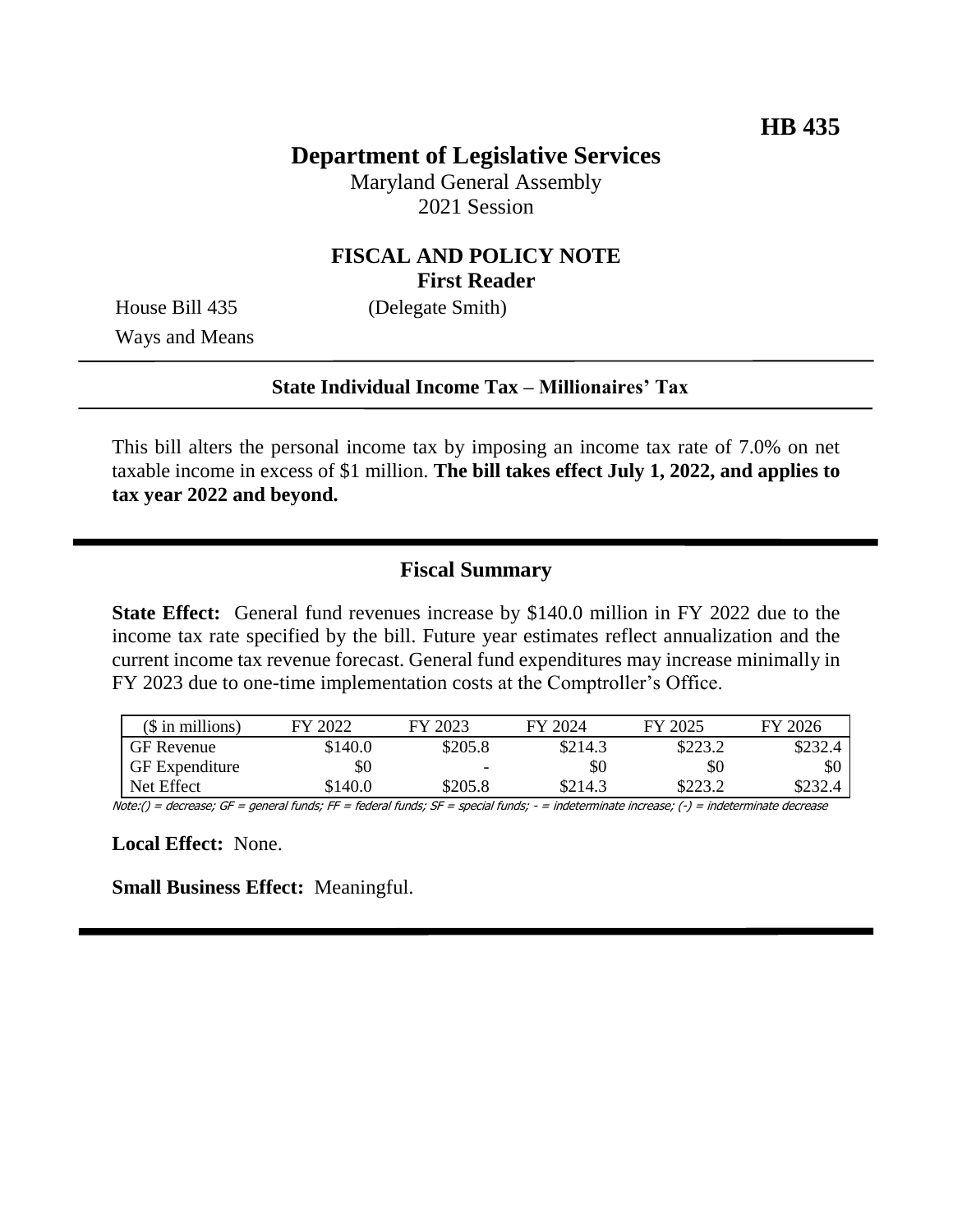### **Analysis**

**Current Law: Exhibit 1** shows the State income tax rates under current law.

### **Exhibit 1 Maryland State Income Tax Rates Current Law**

|             | Single, Dependent Filer,<br><b>Married Filing Separate</b> | Joint, Head of Household, Widower |                                |  |  |
|-------------|------------------------------------------------------------|-----------------------------------|--------------------------------|--|--|
| <b>Rate</b> | <b>Maryland Taxable Income</b>                             | Rate                              | <b>Maryland Taxable Income</b> |  |  |
| 2.00%       | $$1-$1,000$                                                | 2.00%                             | $$1-$1,000$                    |  |  |
| 3.00%       | $$1,001 - $2,000$                                          | 3.00%                             | $$1,001 - $2,000$              |  |  |
| 4.00%       | $$2,001 - $3,000$                                          | 4.00%                             | \$2,001-\$3,000                |  |  |
| 4.75%       | \$3,001-\$100,000                                          | 4.75%                             | \$3,001-\$150,000              |  |  |
| 5.00%       | \$100,001-\$125,000                                        | 5.00%                             | \$150,001-\$175,000            |  |  |
| 5.25%       | \$125,001-\$150,000                                        | 5.25%                             | \$175,001-\$225,000            |  |  |
| 5.50%       | \$150,001-\$250,000                                        | 5.50%                             | \$225,001-\$300,000            |  |  |
| 5.75%       | Excess of \$250,000                                        | 5.75%                             | Excess of \$300,000            |  |  |

**State Revenues:** The new State income tax rate of 7% takes effect beginning in tax year 2022. As a result, general fund revenues will increase by \$140.0 million in fiscal 2022. **Exhibit 2** shows the estimated impact of the bill on State revenues.

| <b>Exhibit 2</b><br><b>State Revenue Impacts</b><br>(\$ in Millions) |                    |                    |                    |                           |                           |  |  |  |  |  |
|----------------------------------------------------------------------|--------------------|--------------------|--------------------|---------------------------|---------------------------|--|--|--|--|--|
| <b>State Revenues</b>                                                | FY 2022<br>\$140.0 | FY 2023<br>\$205.8 | FY 2024<br>\$214.3 | <b>FY 2025</b><br>\$223.2 | <b>FY 2026</b><br>\$232.4 |  |  |  |  |  |

**State Expenditures:** General fund expenditures for the Comptroller's Office may increase minimally in fiscal 2023 as a result of issuing new employer withholding tables and altering the personal income tax forms.